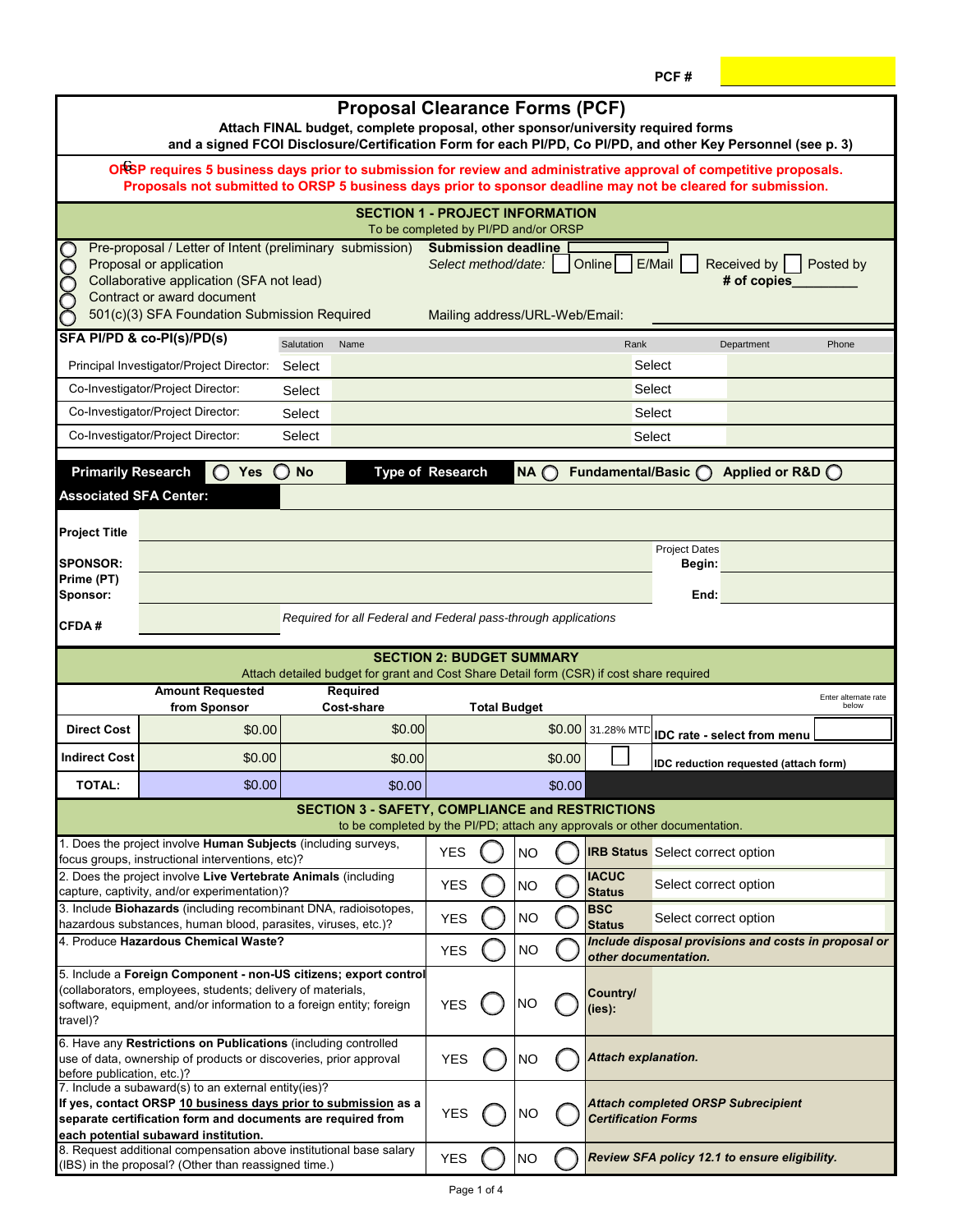| <b>SECTION 4 - PRIOR INSTITUTION APPROVALS</b><br>To be completed by the PI/PD with appropriate attachments; VP/Dean/Chair initials as needed                                                  |                            |  |           |       |                                                                                     |  |  |
|------------------------------------------------------------------------------------------------------------------------------------------------------------------------------------------------|----------------------------|--|-----------|-------|-------------------------------------------------------------------------------------|--|--|
| 1. Does the project require alterations to existing space<br>or new construction?                                                                                                              | <b>YES</b>                 |  | <b>NO</b> |       | <b>Attach Design Center approval or</b><br>VP/Dean/or Chair approval initlal here _ |  |  |
| 2. Does the project require commitment to maintain equipment<br>after the project ends? Or continue activities after funding ends?                                                             | <b>YES</b>                 |  | <b>NO</b> |       | Attach Chair/Dean commitment letter as applicable                                   |  |  |
| 3. Does the project require hiring of additional faculty or<br>professional staff (new positions)?                                                                                             | <b>YES</b>                 |  | <b>NO</b> |       | Attach Human Resource approval of job descriptions<br>as applicable                 |  |  |
| 4. Does the project create a new certificate or degree program,<br><b>YES</b><br>NΟ<br>or establish a new center or institute?                                                                 |                            |  |           |       | VP/Dean/or Chair approval intial here _____                                         |  |  |
| <b>SECTION 5 - APPROVAL SIGNATURES</b><br>Review to make sure all documents are attached before sending complete package to ORSP                                                               |                            |  |           |       |                                                                                     |  |  |
| Principal Investigator/Project Director:<br><b>Date</b>                                                                                                                                        |                            |  |           |       |                                                                                     |  |  |
| Co-Investigator/Project Director:                                                                                                                                                              |                            |  |           |       | <b>Date</b>                                                                         |  |  |
| Co-Investigator/Project Director:                                                                                                                                                              |                            |  |           |       | <b>Date</b>                                                                         |  |  |
| Co-Investigator/Project Director:                                                                                                                                                              |                            |  |           |       | <b>Date</b>                                                                         |  |  |
| <b>Chair(s)/Director(s)</b>                                                                                                                                                                    |                            |  |           |       | <b>Chair Signature(s) and Date</b>                                                  |  |  |
| My signature confirms review of the complete application materials attached. I approve the<br>institutional commitment to the following, as applicable: 1) faculty and/or staff time; 2) cost- |                            |  |           |       |                                                                                     |  |  |
| share or matching (see budget); 3) use of university facilities; 4) required facility                                                                                                          |                            |  |           |       |                                                                                     |  |  |
| modification or remodeling; 5) overall cost of equipment to be purchased, including<br>shipping, set-up, and maintenance; and 6) absorb any post grant maintenance, tracking                   |                            |  |           |       |                                                                                     |  |  |
| and monitoring using non-grant staff and resources.                                                                                                                                            |                            |  |           |       |                                                                                     |  |  |
| Dean(s)                                                                                                                                                                                        |                            |  |           |       | <b>Dean Signature(s) and Date</b>                                                   |  |  |
| My signature confirms my review of the complete application materials attached. I certify<br>that the project's activities are consistent with the mission of the college, and commit to       |                            |  |           |       |                                                                                     |  |  |
| provide the support and resources as described in the application in the event of an award.                                                                                                    |                            |  |           |       |                                                                                     |  |  |
| If from a Federal source, complete page 4 to certify lobbying status                                                                                                                           |                            |  |           |       |                                                                                     |  |  |
| with regard to this application or award.                                                                                                                                                      |                            |  |           |       |                                                                                     |  |  |
| <b>SECTION 6 - ORSP/FOUNDATION USE ONLY</b>                                                                                                                                                    |                            |  |           |       |                                                                                     |  |  |
| Reviewed by:<br>Date:                                                                                                                                                                          |                            |  |           |       |                                                                                     |  |  |
| <b>Comments:</b>                                                                                                                                                                               |                            |  |           |       |                                                                                     |  |  |
|                                                                                                                                                                                                |                            |  |           |       |                                                                                     |  |  |
| Director of Research:                                                                                                                                                                          |                            |  |           |       | Date:                                                                               |  |  |
| <b>VP</b> for Advancement:                                                                                                                                                                     |                            |  |           | Date: |                                                                                     |  |  |
| VP for Finance/Administration:                                                                                                                                                                 |                            |  |           |       | Date:                                                                               |  |  |
| <b>VP for University Affairs:</b>                                                                                                                                                              |                            |  |           |       | Date:                                                                               |  |  |
| <b>VP for Academic Affairs:</b><br>Date:                                                                                                                                                       |                            |  |           |       |                                                                                     |  |  |
| If from a Federal source, complete page 4 to certify lobbying status with regard to this application or award.                                                                                 |                            |  |           |       |                                                                                     |  |  |
| President:                                                                                                                                                                                     |                            |  |           |       | Date:                                                                               |  |  |
| <b>PCF</b> received:                                                                                                                                                                           | Completed packet received: |  |           |       |                                                                                     |  |  |
|                                                                                                                                                                                                | Submitted by:              |  |           |       |                                                                                     |  |  |
|                                                                                                                                                                                                | Date:                      |  |           |       |                                                                                     |  |  |
|                                                                                                                                                                                                | Method:                    |  |           |       |                                                                                     |  |  |
|                                                                                                                                                                                                | <b>Comments:</b>           |  |           |       |                                                                                     |  |  |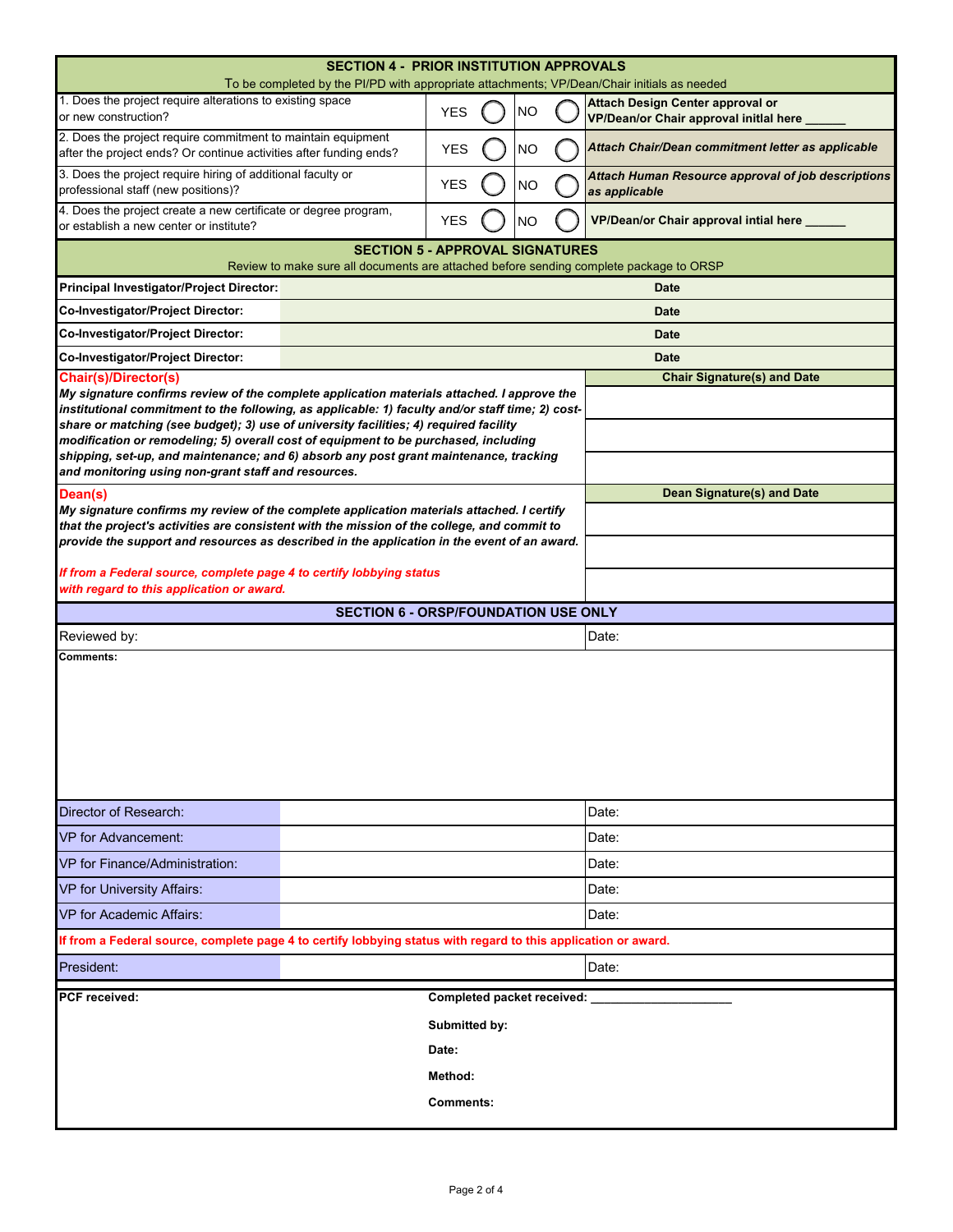## **PI/PD/Key Personnel Financial Conflict of Interest and Nepotism Disclosure (FCOI) and Certification Form for Sponsored Projects -** *duplicate as needed*

**Proposal:** Completed by all PI/PD/Co-PI/Co-PD/senior/key personnel involved in a proposal. Routed with the Proposal Clearance Form. **Post award:** Used to disclose changes. Also, any additional or new PI/PD/Co-PI/Co-PDs complete this form and submit with a Revision Clearance Form.

| <b>Title of Proposal</b>                                                                                                                                                                                                                                                                         |                                                                  |  |  |  |  |  |
|--------------------------------------------------------------------------------------------------------------------------------------------------------------------------------------------------------------------------------------------------------------------------------------------------|------------------------------------------------------------------|--|--|--|--|--|
| Sponsor                                                                                                                                                                                                                                                                                          |                                                                  |  |  |  |  |  |
| Faculty/Staff name                                                                                                                                                                                                                                                                               |                                                                  |  |  |  |  |  |
| <b>Title/Position</b><br>Department                                                                                                                                                                                                                                                              |                                                                  |  |  |  |  |  |
| Email<br>Phone ext.                                                                                                                                                                                                                                                                              |                                                                  |  |  |  |  |  |
| Type of disclosure:<br>Initial/proposal stage<br>Change in status                                                                                                                                                                                                                                | Change in PI/PD/Co-PI/Co-PD (new or additional). Route with RCF. |  |  |  |  |  |
| <b>Disclosures and Certifications</b><br>Yes/No<br>My signature below certifies that:                                                                                                                                                                                                            |                                                                  |  |  |  |  |  |
| 1. I have read and understood the following university policies: 17.22 Purchasing Ethics and Confidentiality, 8.2 Financial Conflicts of Interest in<br>No<br>Sponsored Activities, and 11.16 Nepotism.                                                                                          |                                                                  |  |  |  |  |  |
| 2. I am disclosing a significant, related financial interest for this project and have completed and attached the separate Sponsored Programs Conflict<br>Yes<br>of Interest and Nepotism Management Form.                                                                                       |                                                                  |  |  |  |  |  |
| 3. I am acknowledging that the project may result in royalties or other remuneration paid by the university, exempt from COI disclosure, including<br><b>No</b><br>intellectual property rights assigned to SFA and agreements to share in royalties to these rights.                            |                                                                  |  |  |  |  |  |
| 4. I am disclosing a familial relationship involved in the conduct of this project. This can include a relative receiving salary, travel funds, supplies, or<br>other benefits. I have completed and attached the separate Sponsored Programs Conflict of Interest and Nepotism Management form. |                                                                  |  |  |  |  |  |
| 5. I agree to complete training as required by the sponsor (FCOI, RCR, etc).<br>Yes                                                                                                                                                                                                              |                                                                  |  |  |  |  |  |
| 6. I am in compliance with all federal and university requirements, including but not limited to drug-free workplace, equal employment<br>Yes<br>opportunities, Title IX, Whistle blower protection, etc.                                                                                        |                                                                  |  |  |  |  |  |
| 7. I am presently delinquent on any federal debt, including student loans.<br>  No                                                                                                                                                                                                               |                                                                  |  |  |  |  |  |
| 8. I am presently debarred, suspended, or proposed for debarment, declared or ineligible or voluntarily excluded from current transactions by any<br>No<br>federal/state department or agency.                                                                                                   |                                                                  |  |  |  |  |  |
| 9. Within the three-year period preceding this application, I have had one or more public transactions (federal, state, or local) terminated for cause<br>or default.                                                                                                                            |                                                                  |  |  |  |  |  |

10. Within the three-year period preceding this application, I am delinquent in submitting final project reports to sponsors for previous awards.

| 10. Within the three-year period preceding this application, I am delinguent in submitting final project reports to sponsors for previous awards.                                   | ‼ No      |
|-------------------------------------------------------------------------------------------------------------------------------------------------------------------------------------|-----------|
| 11. To the best of my knowledge, federal funds have not been used nor will be used to influence or attempt to influence members of Congress in the    No<br>granting of this award. |           |
| 12. I agree to provide the required reports to the sponsor if project is awarded as a result of this application.                                                                   | <b>No</b> |

12. I agree to provide the required reports to the sponsor if project is awarded as a result of this application.

13. I agree to notify the sponsored programs office if any of the circumstances on this certification page change during the term of the award by completing a **new disclosure form**. No

My signature certifies that to the best of my knowledge, the information submitted within this proposal is true, complete, and accurate. I understand that any false, fictitious, or fraudulent statements or claims may subject me to criminal, civil, or administrative penalties. If awarded, I agree to assume responsibility for the scientific and programmatic conduct of this project and for ensuring project compliance with sponsor and university requirements, policies, and procedures.

Signature Date Date of the State of the State of the State of the Date of the Date of the Date of the Date of the Date of the Date of the Date of the Date of the Date of the Date of the Date of the Date of the Date of the